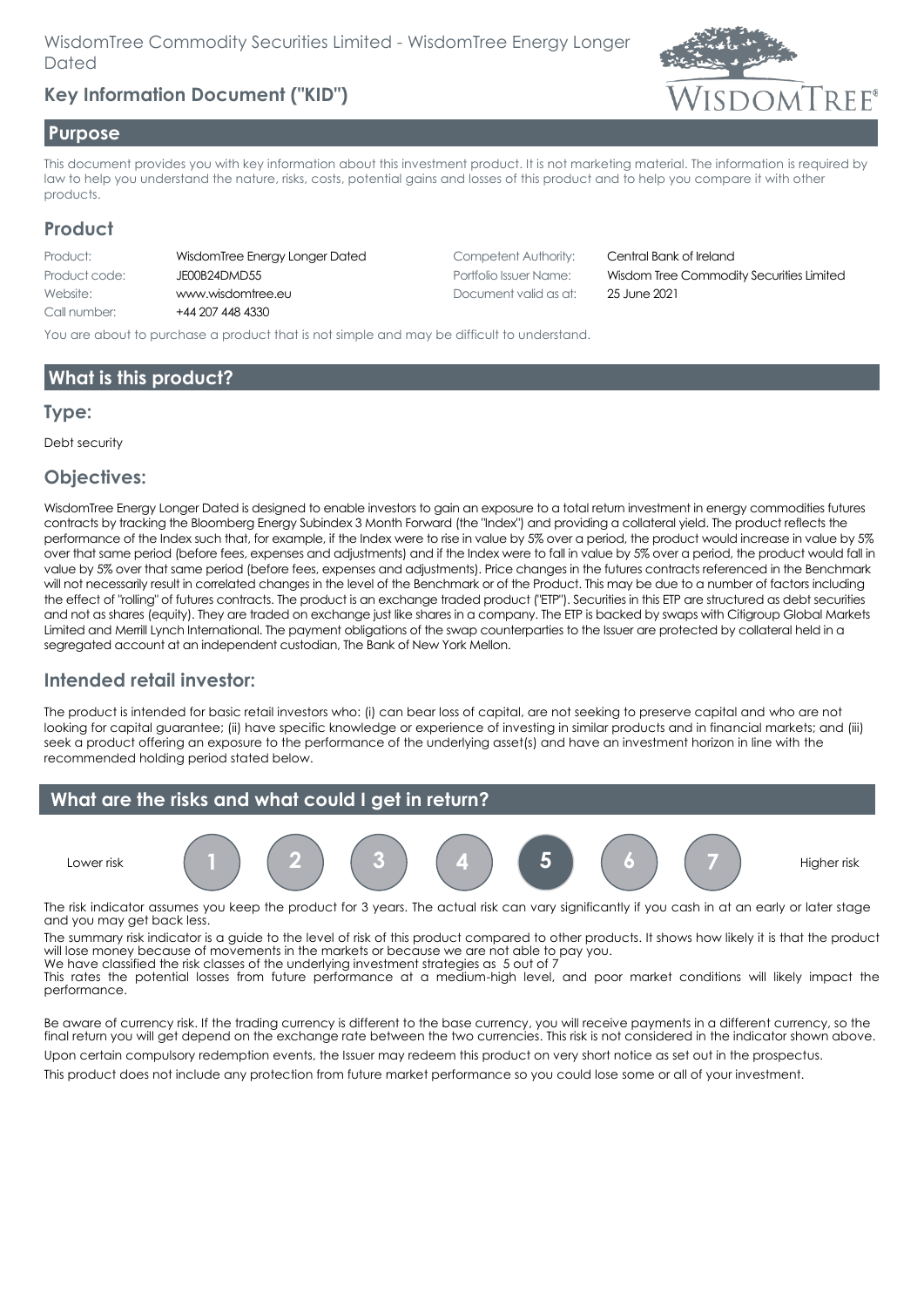

### **Key Information Document ("KID")**

### **Performance scenarios**

| Investment 10000 USD  |                                     |              |               |                                             |  |
|-----------------------|-------------------------------------|--------------|---------------|---------------------------------------------|--|
|                       |                                     | 1 year.      | 2 years.      | 3 years.<br>(recommended<br>holding period) |  |
| Stress scenario       | What might you get back after costs | 5784.2 USD   | 4496.53 USD   | 3 667.31 USD                                |  |
|                       | Average return each year            | $-42.16\%$   | $-32.94%$     | $-28.42\%$                                  |  |
| Unfavourable scenario | What might you get back after costs | 6 937.11 USD | 5826.02 USD   | 5049.06 USD                                 |  |
|                       | Average return each year            | $-30.63\%$   | $-23.67\%$    | $-20.37\%$                                  |  |
| Moderate scenario     | What might you get back after costs | 9 631.8 USD  | 9 256.5 USD   | 8895.82 USD                                 |  |
|                       | Average return each year            | $-3.68\%$    | $-3.79\%$     | $-3.83\%$                                   |  |
| Favourable scenario   | What might you get back after costs | 13 275.7 USD | 14 599.66 USD | 15 559.06 USD                               |  |
|                       | Average return each year            | 32.76%       | 20.83%        | 15.88%                                      |  |

The figures shown include all the costs of the product itself, but may not include all the costs that you pay to your advisor or distributor. The figures do not take into account your personal tax situation, which may also affect how much you get back.

This table shows the money you could get back over the recommended holding period, under different scenarios, assuming that you invest 10 000 USD.

The scenarios shown illustrate how your investment could perform. You can compare them with the scenarios of other products.

The scenarios presented are an estimate of future performance based on evidence from the past, and are not an exact indicator. What you get will vary depending on how the market performs and how long you keep the investment.

The stress scenario shows what you might get back in extreme market circumstances, and it does not take into account the situation where we are not able to pay you.

Market developments in the future cannot be accurately predicted. The scenarios shown are only an indication of some of the possible outcomes based on recent returns. Actual returns could be lower.

### **What happens if WisdomTree Commodity Securities Limited is unable to pay out?**

The Issuer is a special purpose company. In case of a default by the Issuer (or where relevant, the swap counterparty), any claims made against the Issuer will be satisfied in order of the priority of payments set out in the conditions of the product. If the net proceeds from the enforcement of the secured property relevant to the product are not sufficient to meet all obligations and make all payments then due in respect of the securities, the obligations of the Issuer in respect of such securities will be limited to the net proceeds of realisation of the relevant secured property. In these circumstances you may suffer a loss if you cannot realise the full value of your investment.

# **What are the costs?**

### **Costs over Time**

The Reduction in Yield (RIY) shows what impact the total costs you pay will have on the investment return you might get. The total costs take into account one-off, ongoing and incidental costs.

The amounts shown here are the cumulative costs of the product itself for three holding periods. The figures are estimates and may change in the future.

The person selling you or advising you about this product may charge you other costs. If so, this person will provide you with information about these costs, and show you the impact that all costs will have on your investment over time.

| Investment 10000 USD            |              |              | If you cash in after 1 year. If you cash in after 2 years. If you cash in after 3 years. |
|---------------------------------|--------------|--------------|------------------------------------------------------------------------------------------|
| Total costs                     | 111.07 USD I | 214.71 USD I | 311.31 USD                                                                               |
| Impact on return (RIY) per year | $-1.14\%$    | $-1.14\%$    | $-1.14\%$                                                                                |